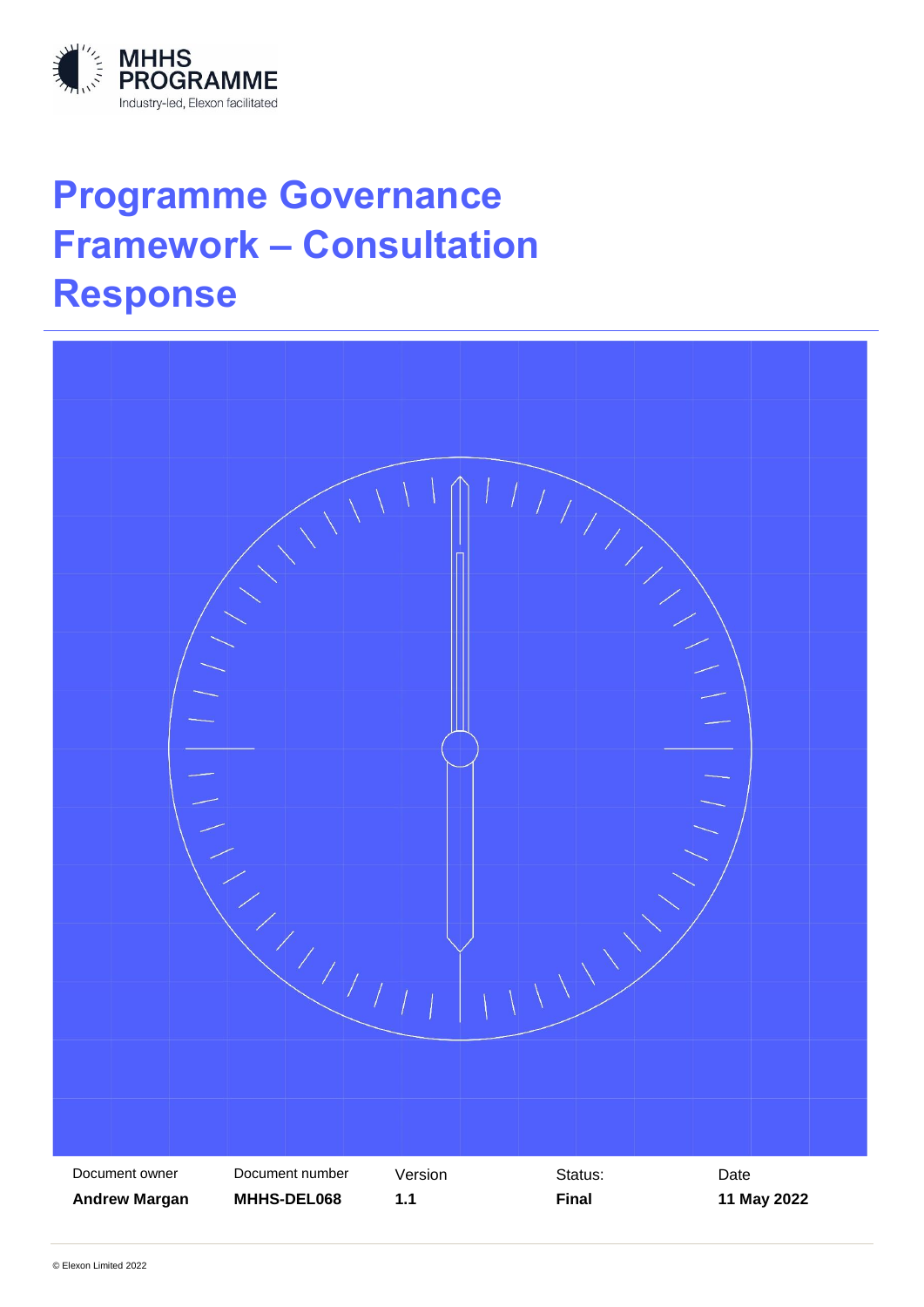## <span id="page-1-0"></span>**1 Contents**

| 1         | <b>Contents</b>                                        |   |
|-----------|--------------------------------------------------------|---|
| 1.1       | Change Record                                          | 2 |
| 1.2       | <b>Reviewers</b>                                       | 2 |
| 2 Summary |                                                        |   |
| 2.1       | <b>Key Points</b>                                      | 3 |
|           | 3 Consultation Questions and MHHS Programme's Response |   |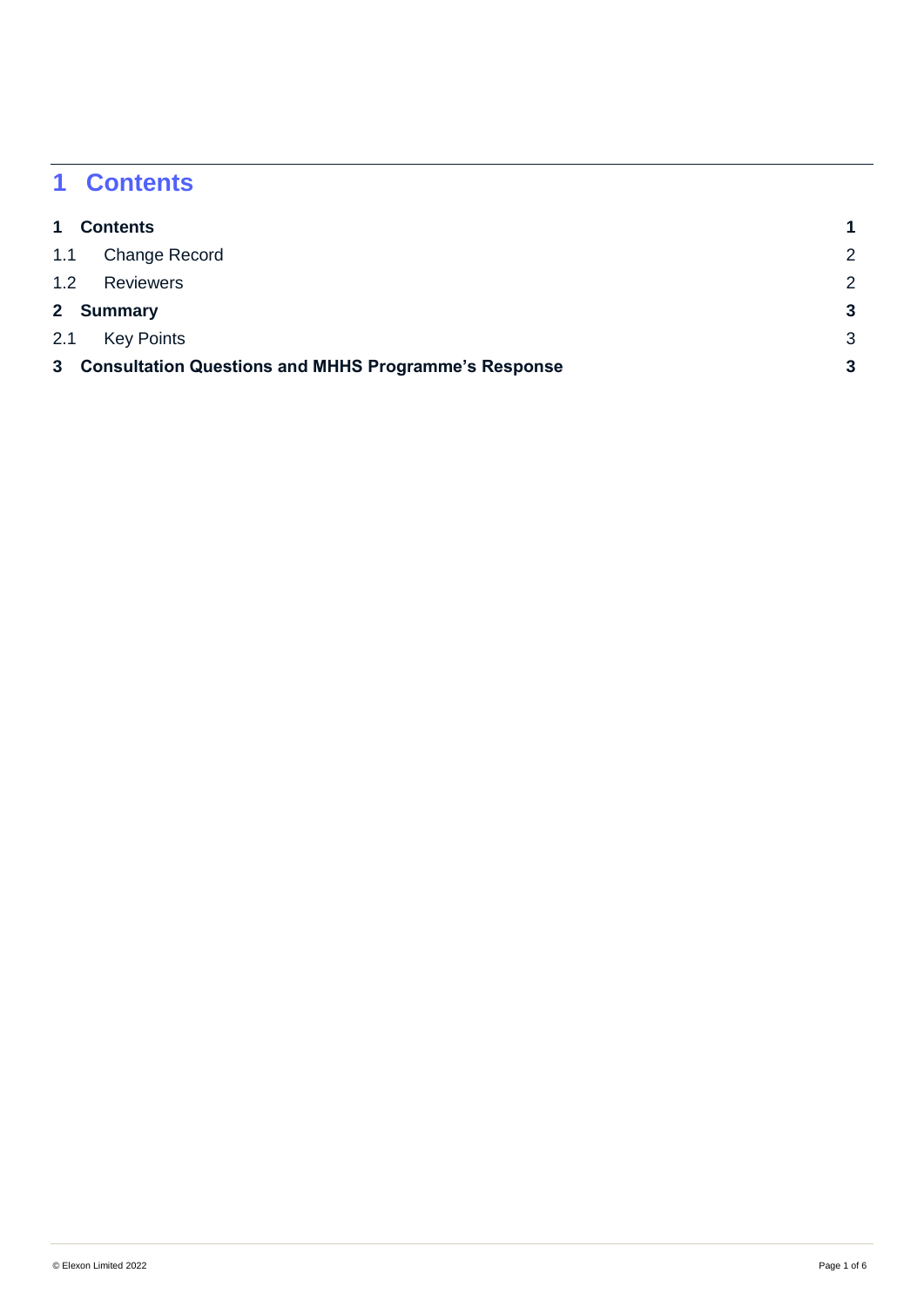### <span id="page-2-0"></span>**1.1 Change Record**

| Date       | Author        | Version | Change Detail          |
|------------|---------------|---------|------------------------|
| 23/09/2021 | Andrew Margan | 0.1     | <b>Initial Draft</b>   |
| 30/03/2021 | Andrew Margan | 1.0     | <b>Final Draft</b>     |
| 11/05/2022 | Kat Hamblin   | .       | Updated brand elements |

### <span id="page-2-1"></span>**1.2 Reviewers**

| D.<br>$\cdots$<br>viewer | Role |
|--------------------------|------|
|                          |      |
|                          |      |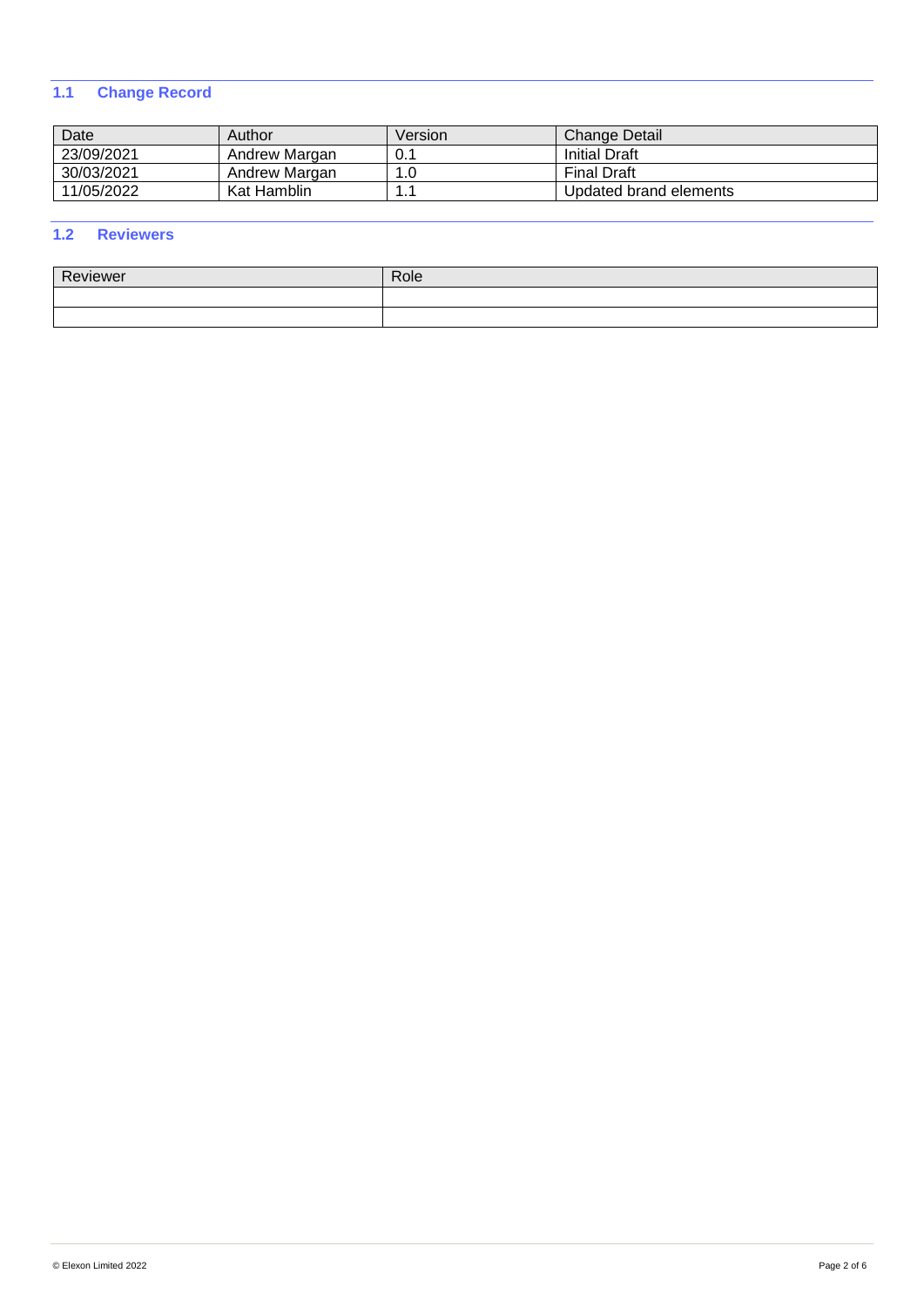### <span id="page-3-0"></span>**2 Summary**

The MHHS Programme Governance Framework Consultation received 16 responses from Industry. We are pleased the responses were from broad sections of Programme Participants and the energy industry. Thank you to everyone who was involved in the responses, as we have found the responses very helpful. The following sections provides a brief summary of the responses and our comments to them.

### <span id="page-3-1"></span>**2.1 Key Points**

- In general, the governance objectives and framework were accepted by all.
- Clarity on the decision making criteria and consultation timescales was requested. Decision making criteria is likely to be linked to the governance levels (Level 1, 2 and 3) and to Programme milestones (Level 1, 2 and 3), although this detail will need to be agreed with the programme Lead Delivery Partner (LDP) and proposed to industry in due course.
- The constituency representatives for Level 2 and Level 3 meetings remains as proposed, with the exception of NGESO, who requested being added to PSG and other Level 3 groups, which aligns with Ofgem's P423 Implementation and Governance Framework
- All responses requested Level 4 working group meetings be open to all, which we will support, except for subjects such as security. Further information on Level 4 working groups is due to be published in October.
- Suppliers, Supplier Agents and Networks requested being able to attend CCAG meetings, so their constituencies have been included.
- We asked if Implementation issues should be discussed at PSG or if a separate IAG meeting was required. Responses were split. Therefore, our proposal is for PSG to meet initially with Implementation as an agenda item. PSG will own Implementation until such time they decide a separate IAG meeting may be required.
- Responses were split over how Supplier Agents category should be defined. We have therefore aligned the Supplier Agent criteria to Ofgem's P423 'independent of supplier in-house' criteria.
- Some parties welcomed the support with a nominations election process and others said it was not required. If required, we will support an election process. This will be determined following the deadline date of 30 September 2021 for all nominations.
- Most parties supported the 5 and 10 working day meeting communication criteria, which we will take forward.
- We will also take forward a single change control process, which will developed with our Lead Delivery Partner (LDP) and Programme Participants.

### <span id="page-3-2"></span>**3 Consultation Questions and MHHS Programme's Response**

1) Do you support the proposed MHHS Governance Framework objectives as set out in 3.4?

The governance objectives were widely accepted, although many parties suggested they should be measurable. For example how effective communication will be measured. The Programme will work with the LDP to establish appropriate KPI's, which will be submitted to PSG for approval.

2) What are your views on the proposed governance structure, including decision levels, decision groups and workgroups in sections 3.5 & 3.6?

The proposed governance framework and the structure were accepted in principle. Some parties would welcome further clarity regarding decision making criteria, the delegation and escalation criteria. This clarity this will be developed with the LDP, which will likely be consulted upon and submitted to PSG for approval.

One party raised a concern there are no proposed consumer impact or consequential change forums. The detail of Level 4 working groups is due to be published in October. We acknowledge the programme will cause consumer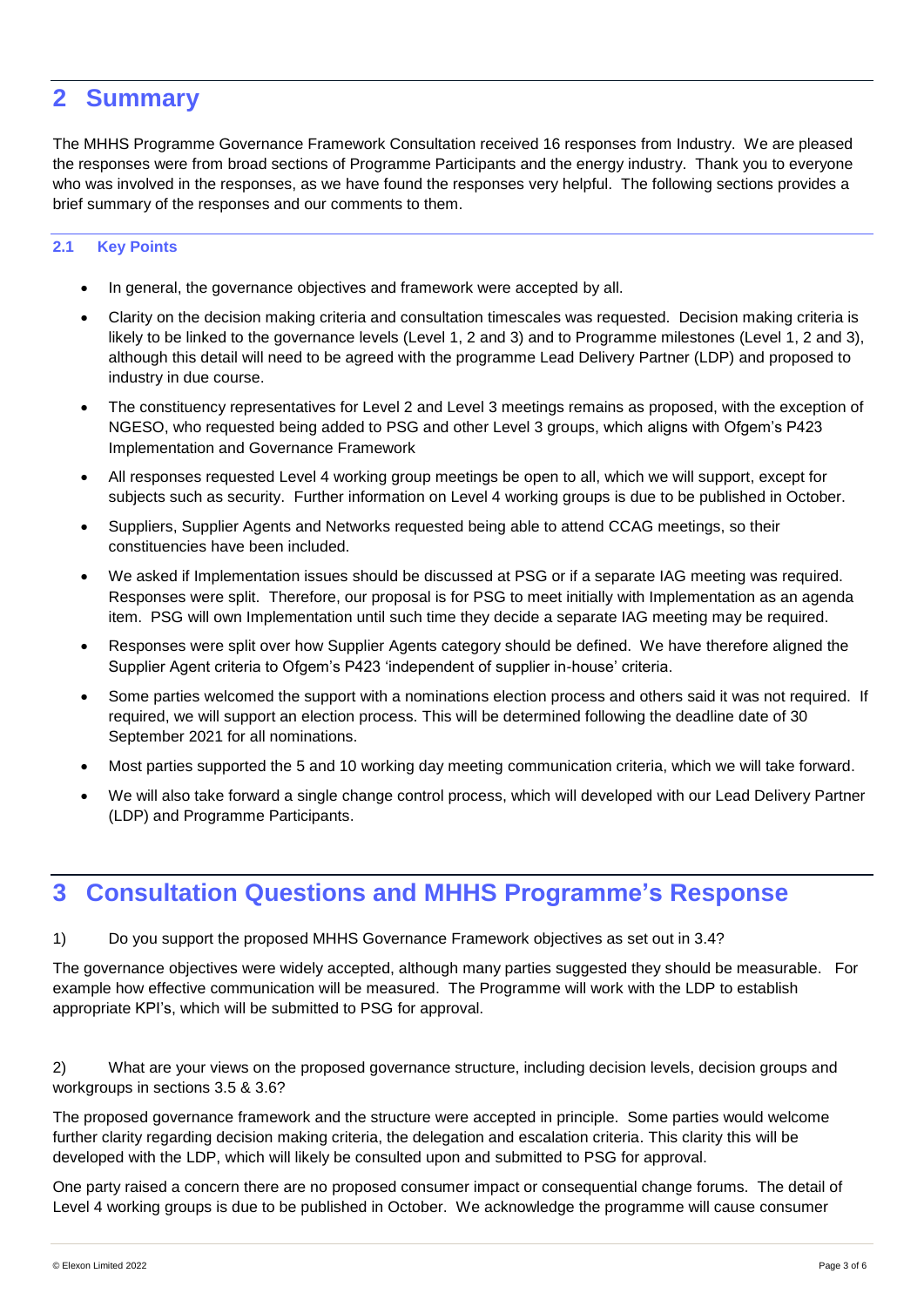impacts and consequential change. The plan is for these subjects to be discussed at a Level 4 working group, although the terms of reference will need to be agreed with participants.

We welcome any additional thoughts from parties on additional areas the Programme needs to cover. The process is for Participants is to contact the SRO mailbox, raise questions with their constituency representative for discussion at the appropriate Programme meeting e.g. PSG and/or participants will be able to raise change requests.

3) Do you agree that PSG and the Implementation Advisory Group (IAG) should be separate or would it be better if the IAG role is part of PSG?

Some parties would welcome the PSG and IAG meetings to be separate. On this subject the MHHS Programme is aware that the Faster Switching Programme has two separate meetings and that many of the PSG and Implementation constituency representatives are the same people and the feedback received is that much of the agenda is repeated. We are keen to avoid unnecessary duplication. We believe there are three options for this programme:

A) Decouple Option - PSG and IAG meet two weeks apart on a rolling monthly cycle.

B) Merge Option - PSG is the primary monthly meeting, with Implementation as a standing agenda item at this forum.

C) Transition Option - PSG meets every two weeks, with Implementation as a standing agenda item, until Implementation warrants its own meeting (and then transitions to Option A.

The Programme's preference is for Option C as this allows for the most flexibility and enables PSG to retain control.

### 4) Are the proposed constituency representatives at Level 2 and Level 3 correct?

Most responses proposed no change to the proposed constituency representative roles. NGESO requested representation at the Level 2 and Level 3 meetings. We have therefore added NGESO to the Level 2 and Level 3 meetings, which aligns with overarching BSC Governance Framework.

(Please see response 9 for constituency representation changes for the Level 3 CCAG meetings).

5) For your constituency group, would you support the MHHS Programme running a constituency member nomination and election process for all Level 2 and Level 3 meetings?

Some responses said they would welcome an election process. Other responses said this was not necessary for their constituency. If required, the MHHS Programme will run an election process. This will be determined following the nominations response deadline of 30 September 2021.

#### 6) Do you agree with attendee requirements as set out in section 3.11?

Responses broadly supported the proposed attendees. Some parties requested further clarity regarding the lower level (Level 4) working groups. The Programme plans to issue separate information addressing the clarity in October. One party requested that all Level 2 and Level 3 meetings must have 100% constituency representation to be quorate. The Programme does not support the requirement for 100% attendance for quoracy. It is the responsibility of the constituency representative to attend meetings or organise an alternate. Otherwise critical decision making and the Programme could be held up by nominated representatives accidently or deliberately not attending meetings. Minimum attendance for the meeting quoracy will be developed by the Level 2 and Level 3 groups and be documented in the Terms of Reference.

7) Do you agree level 4 groups should be open for all parties to nominate members who have the relevant expertise?

Responses supported Level 4 work groups being open to all, although some parties raised a concern regarding how the Programme manages large meetings or how suitably qualified representatives attend. The Programme will make sure every Level 4 meeting is open to all Programme Participants, unless there is a need for closed meetings, such as the Security Working Group. If it's identified that the correct expertise is not attending meetings, the SRO Function will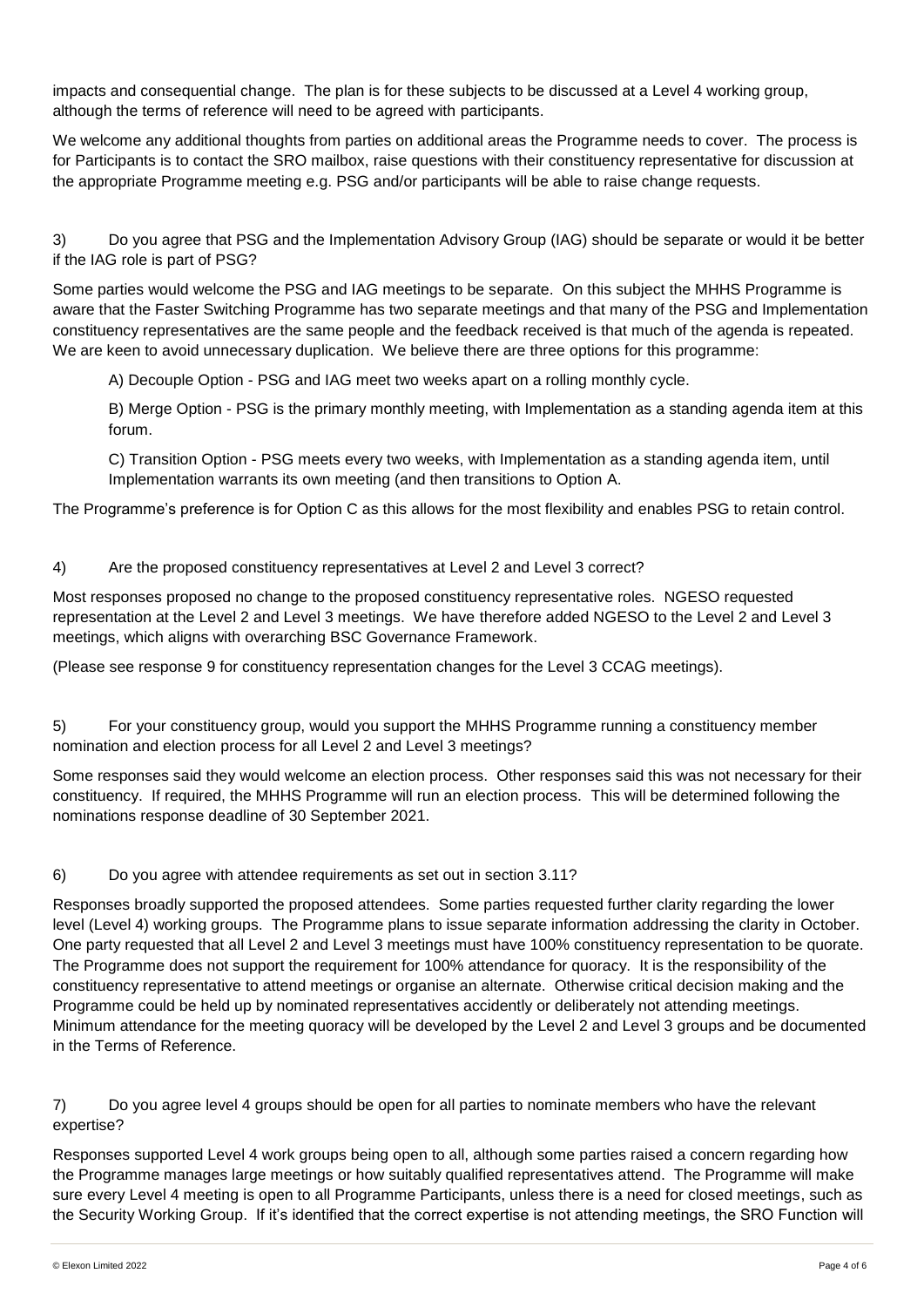formally engage with industry parties to raise awareness and seek support. Attendees to Level 4 working groups need to be experts in the relevant subject matter and attend on a regular basis.

8) Specifically for Supplier Agents, should this constituency category be split into two sub-constituency groups and if so what would be the best way to divide them?

This question has been superseded by Ofgem's P423 BSC Implementation and Governance Framework, which defines at least one of the Supplier Agent representatives as Independent of 'in-house' supplier businesses. The MHHS Programme Governance Framework has been amended to align with the overarching BSC Implementation and Governance Framework.

9) Specifically for the CCAG, should the constituency representatives include the Code Bodies only or should it also include other programme participant representatives?

Most Supplier, Supplier Agents and Network responses favoured their respective constituency representation being at CCAG, with one party requesting both a domestic and non-domestic Supplier representative. The constituency roles have been updated to reflect the changes and aligns to Ofgem's P423 BSC Governance Framework.

### 10) What are your views regarding how decisions should be delegated or escalated?

Most responses supported the principle of delegation of responsibilities from the parent governance group to a lower group and escalations from the child group to the parent group. Many respondents would welcome further clarity regarding decision making criteria, which we will develop in partnership with the LDP, consult with industry and take to PSG for approval.

(See question 11 for more information).

11) When the Programme Plan is fully developed it is likely to contain Level 1, 2 and 3 milestones. How should milestones be linked to the proposed governance framework?

Some responses referenced the Faster Switching Programme arrangements, whereby plan milestones and decision authority is linked. Most responses support Level 1 milestones being managed by PSG and Level 3 milestones delegated to lower level groups. The MHHS Programme is broadly supportive of this approach, which we will develop with the LDP and industry.

Please note: All Programme decision making will be subject to the Ofgem threshold criteria, with those subject areas crossing the threshold being escalated by the SRO or IPA to Ofgem. We will work with the LDP to formalise the process and how to best align the governance decision making process with the Programme milestones. These proposed changes will be subject to Programme Participant review and engagement before being taken to Ofgem/PSG for approval.

#### 12) Are the proposed 5 working days and 10 working days timescales appropriate?

Most responses supported the proposed meeting paper timescales on meeting papers being issued 5 days before a meeting and 10 days after a meeting. Some responses wanted longer pre-meeting notice periods and shorter post meeting notice periods. The MHHS Programme will keep the timescales as proposed, although they will be subject to review. For example we are keen to issue post meeting papers 5 days after a meeting.

One suggestion was for a short bulleted 'key meeting update communication' to be sent on the day of a meeting. We believe this short timely update would be useful to everyone and adds value. We will seek to develop this key meeting update communication solution with the LDP.

Consultation timelines are currently undefined. Some responses welcomed consultation timelines to be aligned with the proposed meeting paper dates. We will work with the LDP to establish a consultation process and timelines, which will be taken to PSG for approval.